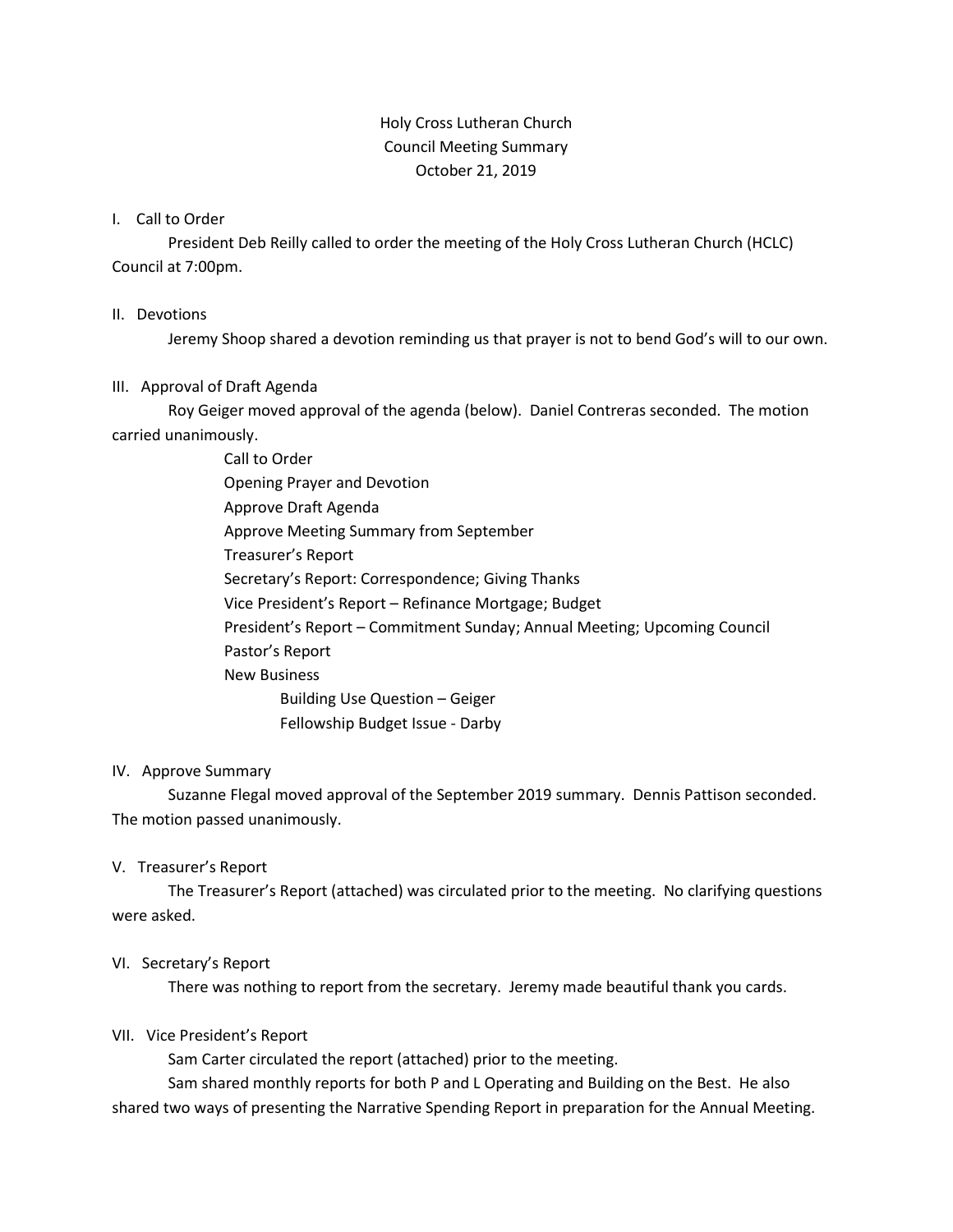Sam presented several options for refinancing the Church mortgage, along with the recommendation of the Finance Committee. Sam moved that HCLC apply for a firm quote to refinance at a 15-year fixed rate. Suzanne Flegal seconded. It was not clear to the group whether a final decision could be made by the Council or the Trustees or the Congregation. Deb and Sam will check with Joe Baggett for guidance. The motion to apply passed unanimously.

#### VIII. President's Report

Deb Reilly circulated her report prior to the meeting (attached).

Deb announced that three versions of the commitment letter were mailed out today. One version went to most of the members of the congregation. Differentiated versions went to the 15 households which contribute the most and to those households which have not contributed this year. It is important to learn whether there is more we can be doing to support those who have not contributed.

The Annual Meeting will serve as our November Council meeting unless there is a specific need for an additional meeting. The December Council meeting will be a combined meeting and fellowship opportunity at Deb's home on December 9<sup>th</sup>.

### IX. Pastor's Report

Pastor Martin circulated his report prior to the meeting. He highlighted his plans to support CAT goals. This will include emphasizing worship and music and attracting new people to join in the celebration as well as building on stewardship practice and strategies. There were no clarifying questions.

### X. New Business

Building Use – Roy Geiger mentioned that he doesn't always know what is going on with other groups when he stops by Holy Cross and wondered whether there was something Teresa could produce that could be posted so the information is available. It was pointed out that we all have access to the calendar which is kept up to date.

Fellowship Budget Issue – Pam Darby noticed that coffee is being charged to the Fellowship budget which is a change from previous practice. It is not something she has budgeted for and will cause Fellowship to go over their budget. The budget issue will be resolved but Pam should continue as she has been and not worry about the coffee costs.

### XI. Ministries

Worship and Music – no report at this time.

Evangelism – Report circulated prior to the meeting. (attached) No clarifying questions. Fellowship – Report circulated prior to the meeting. (attached) No clarifying questions. Stewardship – The Commitment letter went out. Report circulated prior to the meeting. No clarifying questions.